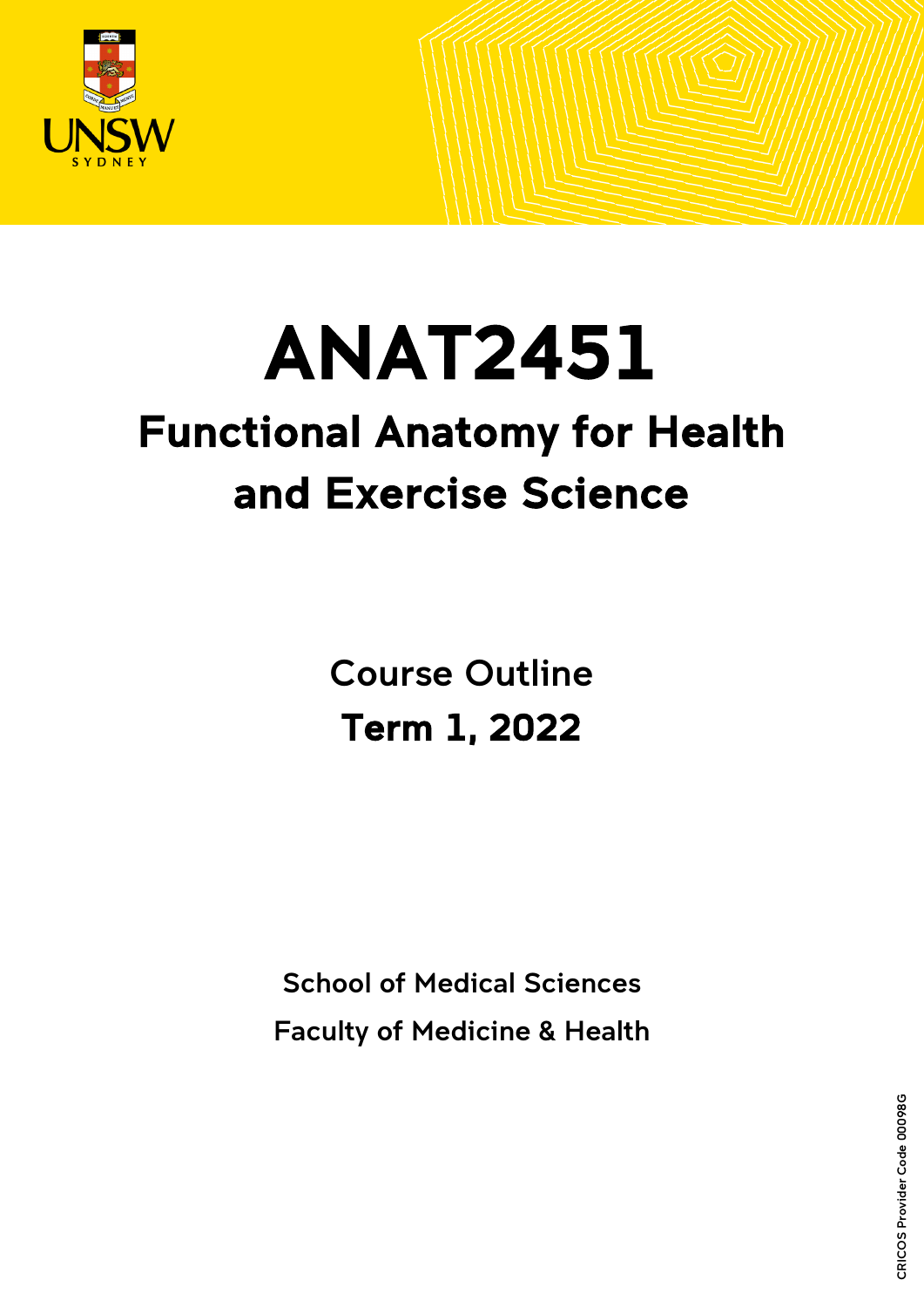# **Table of Contents**

| 1. Staff                                                                      | 3  |
|-------------------------------------------------------------------------------|----|
| 2. Course information                                                         | 3  |
| 2.1 Course summary                                                            | 3  |
| 2.2 Course aims                                                               | 3  |
| 2.3 Course learning outcomes (CLO)                                            | 4  |
| 2.4 Relationship between course and program learning outcomes and assessments | 4  |
| 3. Strategies and approaches to learning                                      | 4  |
| 3.1 Learning and teaching activities                                          | 4  |
| 3.2 Expectations of students                                                  | 6  |
| 3.3 Ethical behaviour and human remains                                       | 6  |
| 4. Course schedule and structure                                              | 7  |
| 5. Assessment                                                                 | 8  |
| 5.1 Assessment tasks                                                          | 8  |
| 5.2 Assessment criteria and standards                                         | 10 |
| 5.3 Submission of assessment tasks                                            | 11 |
| 5.4. Feedback on assessment                                                   | 11 |
| 6. Academic integrity, referencing and plagiarism                             | 12 |
| 7. Readings and resources                                                     | 13 |
| 8. Administrative matters                                                     | 14 |
| 9. Additional support for students                                            | 14 |
| 10. Student risk assessments                                                  | 15 |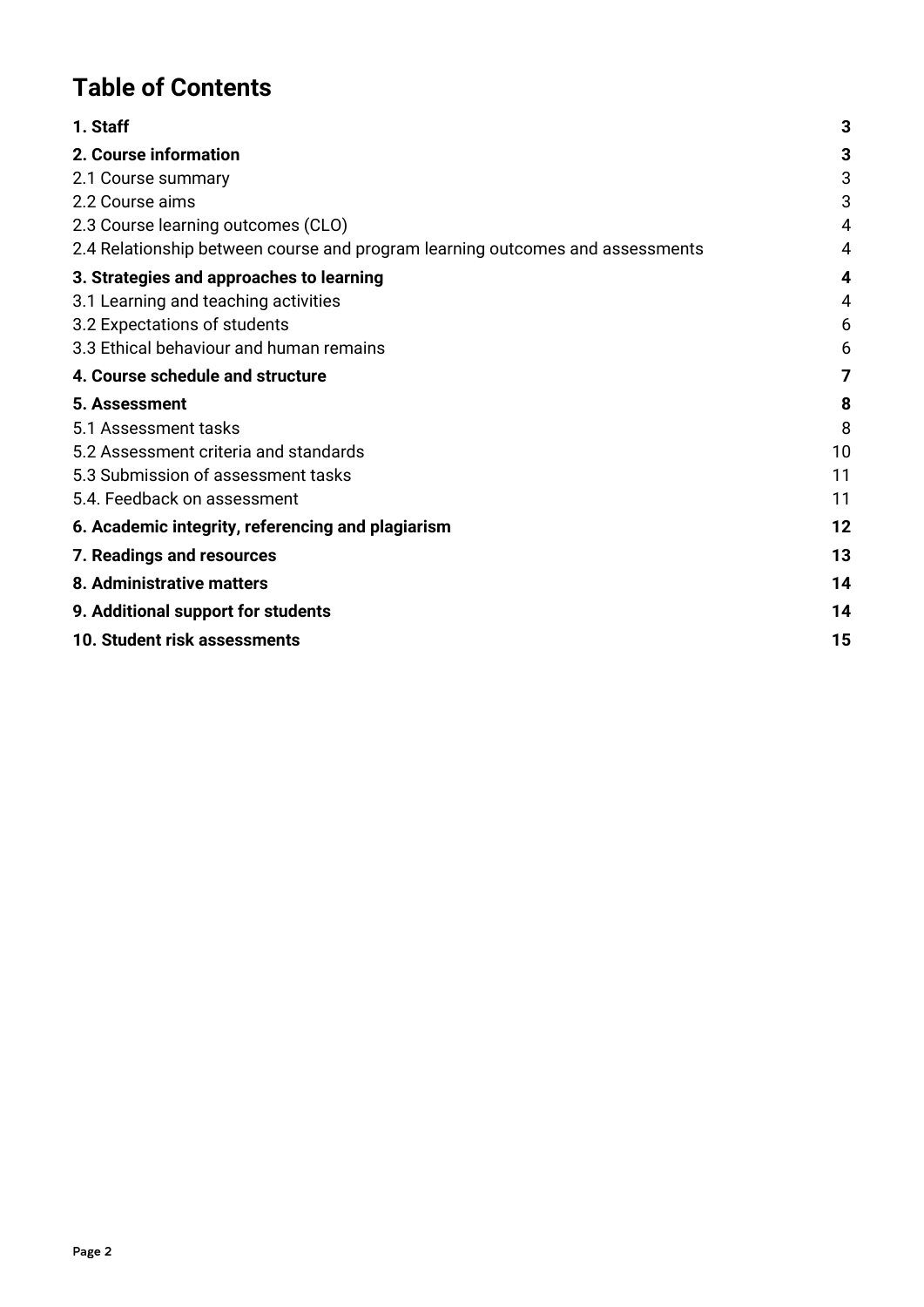# <span id="page-2-0"></span>1. Staff

|                        | <b>Position</b> | <b>Name</b>        | Email                 |
|------------------------|-----------------|--------------------|-----------------------|
| <b>Course Convenor</b> |                 | Dr Rachel Berry    | r.berry@unsw.edu.au   |
|                        | Co-convenor     | Dr Stanley Serafin | s.serafin@unsw.edu.au |
|                        | Lecturer        | Dr Varun Sahni     | v.sahni@unsw.edu.au   |

If you would like an appointment with any of the teaching staff, please arrange this via email. If you have a general question relating to the course content, please post on the discussion forum or send your question to the course email address - [anat2451@unsw.edu.au.](mailto:anat2451@unsw.edu.au)

# <span id="page-2-1"></span>2. Course information

Units of credit: 6

Pre-requisite(s): ANAT1551(Introductory Anatomy for Health & Exercise Science) OR ANAT2111 (Introductory Anatomy)

Teaching times and locations:

| <b>Seminars (lectures)</b>                                                                                                                   | <b>Practical sessions</b>                                                   | <b>Tutorials</b>                                                                    |
|----------------------------------------------------------------------------------------------------------------------------------------------|-----------------------------------------------------------------------------|-------------------------------------------------------------------------------------|
| <b>Pre-recorded</b>                                                                                                                          | <b>Thursday AND Friday</b>                                                  | <b>Friday</b>                                                                       |
| It is strongly<br>recommended you watch<br>the appropriate seminar<br>recording PRIOR to<br>attending your practical<br>and tutorial classes | 9am-11am OR 11am-1pm<br>Biological Sciences Lab 7,<br>Level 1 (Anatomy Lab) | 3pm-4pm OR 4pm-5pm<br>Quadrangle G034 (3-4PM AND 4-5PM)<br>OR Goldstein G09 (3-4PM) |

For further information please consult the ANAT2451 online timetable available at [http://timetable.unsw.edu.au/2022/ANAT2451.html#S1.](http://timetable.unsw.edu.au/2022/ANAT2451.html#S1)

### <span id="page-2-2"></span>2.1 Course summary

This course covers the musculoskeletal anatomy of the human trunk, lower limb and upper limb in relation to its function in movement. Anatomical principles are studied in relation to the analysis and description of movement. The course includes study of the functional aspects of muscles and joints, and consideration of the mechanical properties of tissues. Laboratory classes involve the study of prosected specimens, X-rays and surface anatomy.

### <span id="page-2-3"></span>2.2 Course aims

1. To develop students' knowledge of the musculoskeletal anatomy of the trunk, upper limb and lower limb.

2. To develop students' understanding of the functional principles underlying joint movements and muscle actions in the trunk, upper limb and lower limb.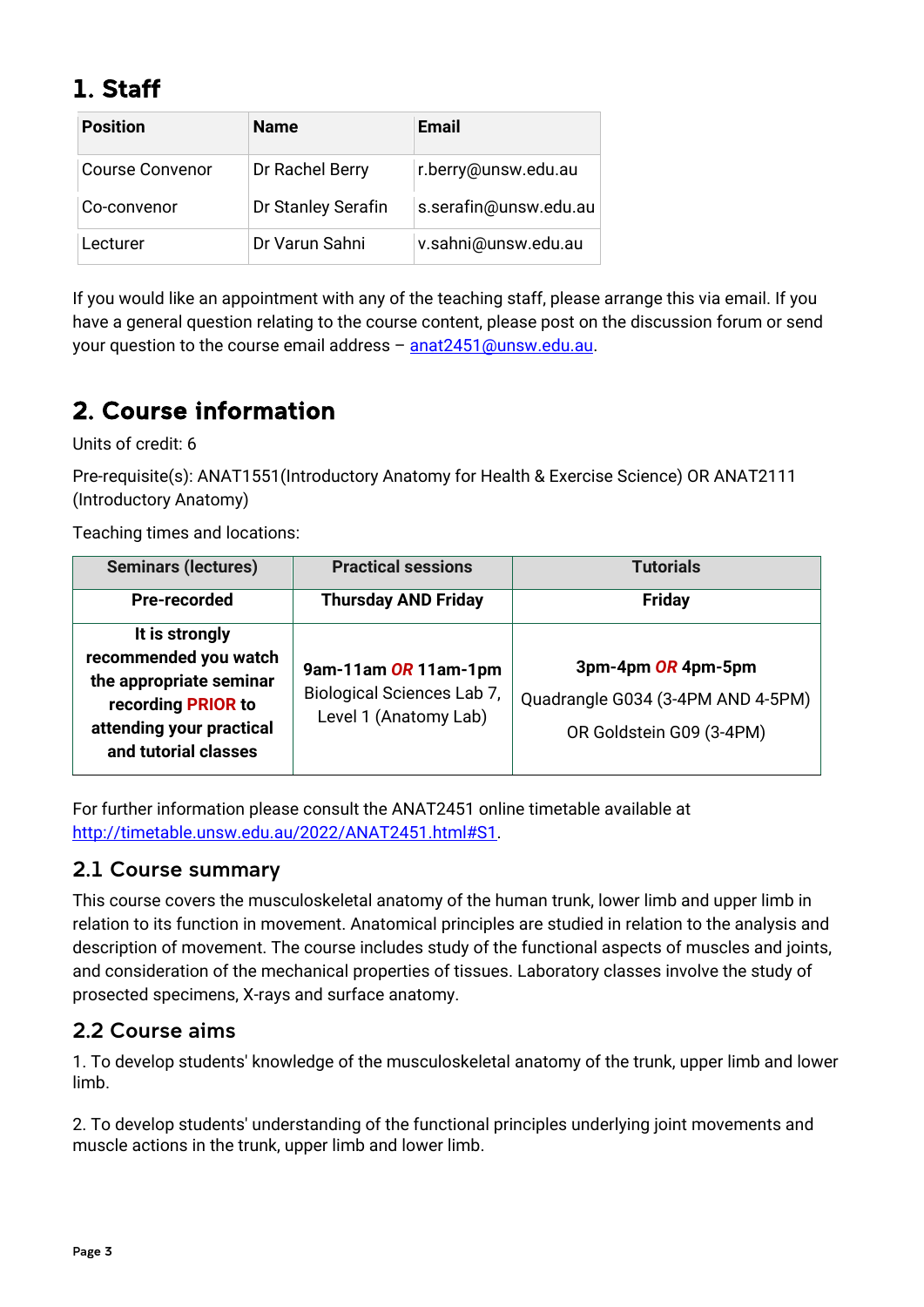3. To develop students' understanding of the ways in which the structure and function of muscle and joints relates to human movement.

## <span id="page-3-0"></span>2.3 Course learning outcomes (CLO)

At the successful completion of this course you (the student) should be able to:

- 1. Demonstrate a thorough knowledge of the functional anatomy of the trunk, upper limb and lower limb.
- 2. Apply knowledge in evaluating the involvement of muscles in movement.
- 3. Appreciate the links between functional anatomy and biomechanics.
- 4. Demonstrate practical laboratory skills in anatomy and an understanding of the ethics of working with human remains.

# <span id="page-3-1"></span>2.4 Relationship between course and program learning outcomes and assessments

| <b>Course</b><br><b>Learning</b><br><b>Outcome</b><br>(CLO) | <b>LO Statement</b>                                                                                                           | <b>Program Learning</b><br><b>Outcome (PLO)</b> | <b>Related Tasks &amp;</b><br><b>Assessment</b>                               |
|-------------------------------------------------------------|-------------------------------------------------------------------------------------------------------------------------------|-------------------------------------------------|-------------------------------------------------------------------------------|
| CLO <sub>1</sub>                                            | Demonstrate a thorough knowledge<br>of the functional anatomy of the<br>trunk, upper limb and lower limb.                     | PLO <sub>1</sub>                                | Continuous assessment<br>quizzes, spot tests, theory<br>exam, TBL assessments |
| CLO <sub>2</sub>                                            | Apply knowledge in evaluating the<br>involvement of muscles in movement                                                       | PLO <sub>1</sub>                                | Continuous assessment<br>quizzes, spot tests, theory<br>exam, TBL assessments |
| CLO <sub>3</sub>                                            | Appreciate the links between<br>functional anatomy and<br>biomechanics.                                                       | <b>PLO 1, PLO 4</b>                             | Continuous assessment<br>quizzes, theory exam, TBL<br>assessments             |
| CLO <sub>4</sub>                                            | Demonstrate practical laboratory<br>skills in anatomy and an<br>understanding of the ethics of<br>working with human remains. | PL <sub>06</sub>                                | Spot tests                                                                    |

# <span id="page-3-2"></span>3. Strategies and approaches to learning

## <span id="page-3-3"></span>3.1 Learning and teaching activities

This is a blended learning course (i.e., has both face-to-face and online learning activities) and consists of 8 hours per week of scheduled learning activities. These comprise a 2-hour seminar, two 2-hour practical laboratory classes, a 1-hour team-based learning session (tutorial), and at least 1 hour of an online activity each week.

Student interaction and engagement with the content of the course underpins all learning activities. Students are initially introduced to anatomical regions in the form of seminars (lectures) incorporating multimedia-learning tools. With this theoretical knowledge, students engage in practical learning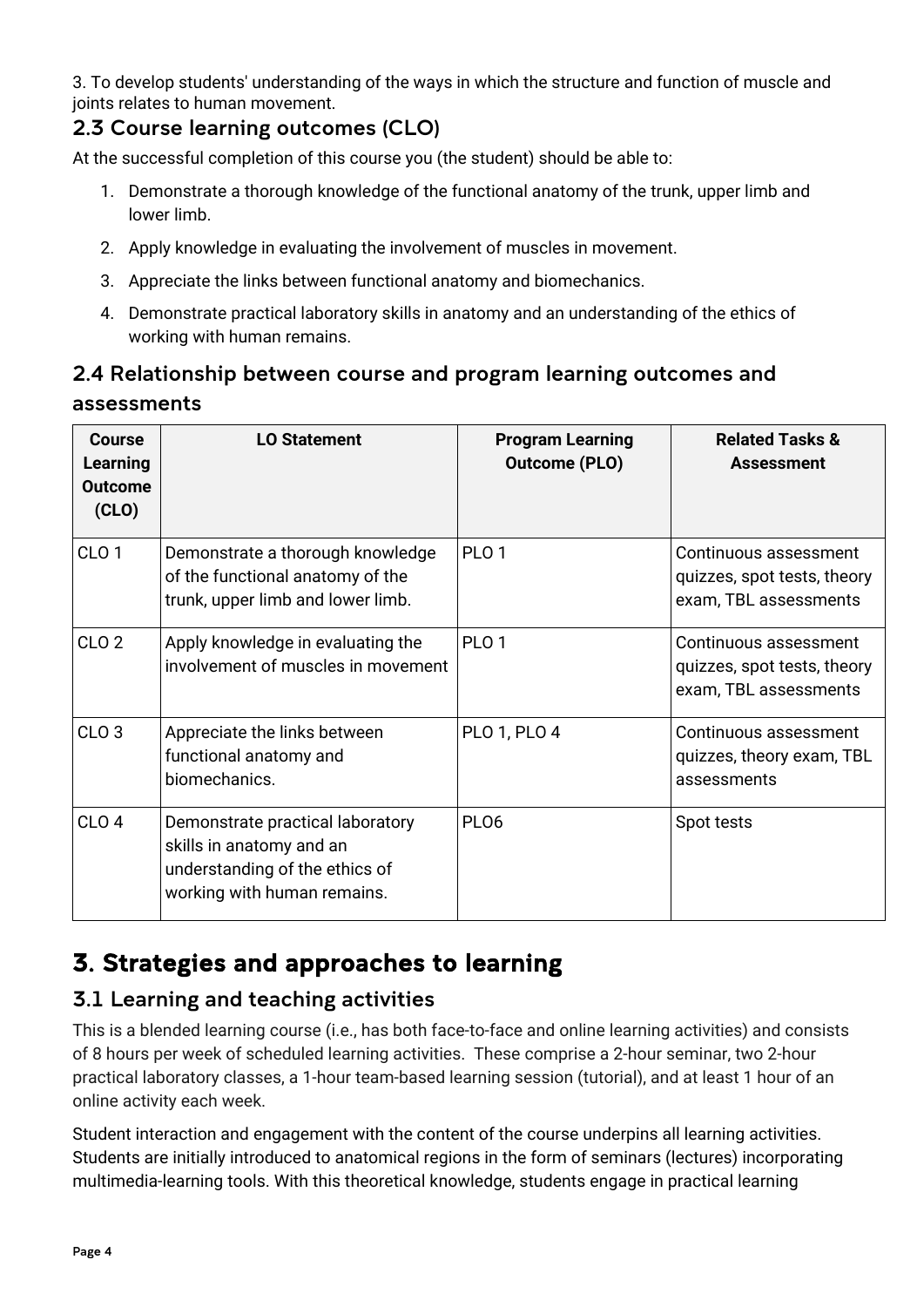activities during the laboratory sessions where the teacher/tutor guides the student and encourages them to actively participate in their learning.

Students are always encouraged to question, observe, and share knowledge and experiences that help their learning and that of their peers. The anatomy laboratory is a wonderful and fascinating environment for discovery, and students are given every opportunity to explore cadaveric specimens, participate in active discussions, and resolve queries for themselves.

**Seminars (lectures)** – This approach is used to present relatively large amounts of information within a given time on specific topics throughout the course. Seminars will be pre-recorded, and time has been scheduled on Monday for students to watch them. However, it is recommended that students watch the seminar prior to attending the practical and tutorial classes covering the same topic. Seminar notes will be available on the course Moodle site, so students should be able to think about and develop an understanding of the anatomical concepts as they are presented, rather than writing voluminous notes. However, there will be information and explanations presented in seminars in addition to those covered in the notes that students should take down if it helps them understand the material.

**Laboratory practical sessions** – The purpose of the practical sessions is to give students first-hand experience of the content covered. The anatomy laboratory is the best resource for learning anatomy and is a wonderful place of privilege, discovery and discussion. The laboratory sessions are small group sessions that allow students to explore prosected specimens of the musculoskeletal system. Although the tutor is present to oversee the activities in these sessions, these sessions are meant to be led by students working in groups of 3-4.

**Tutorials** – These sessions are designed for students to apply the concepts that they have learnt in the course and to develop team skills. In these sessions, students will work in small teams. The class will be divided into teams within the first few weeks of the course and the teams will remain the same for the duration of the course. During tutorial time students will complete team activities that will contribute to their final assessment in this course. Individual contribution to the activities will be evaluated by the team and will contribute to a student's final grade in this course. Students will also be asked to complete an evaluation of each of the team members.

**Virtual Anatomy Adaptive Tutorials** (VAnAT) – The VAnAT will be made available to students periodically via a link in Moodle during this course. These are virtual tutorials based on high quality images of prosected specimens. The tutorials consist of a series of interactive questions, and students are expected to apply the content covered in lectures and laboratory sessions to answer these. VAnAT are also a useful resource to consolidate and revise course content. Sessions are structured to encourage student participation in activities and to enhance their learning. Students will benefit most if they complete these tutorials consistently. The tutorials focus on applying the principles of functional anatomy of the limbs.

**Independent study** – There is insufficient time in the lectures, tutorials and practicals for students to develop a deep understanding of the concepts covered in this course. To achieve the learning outcomes that will be assessed, students will need to revise the material presented in the course regularly and do additional reading beyond the lecture materials to learn effectively. Relevant additional resources, including textbook chapters, will be cited in lecture and practical sessions.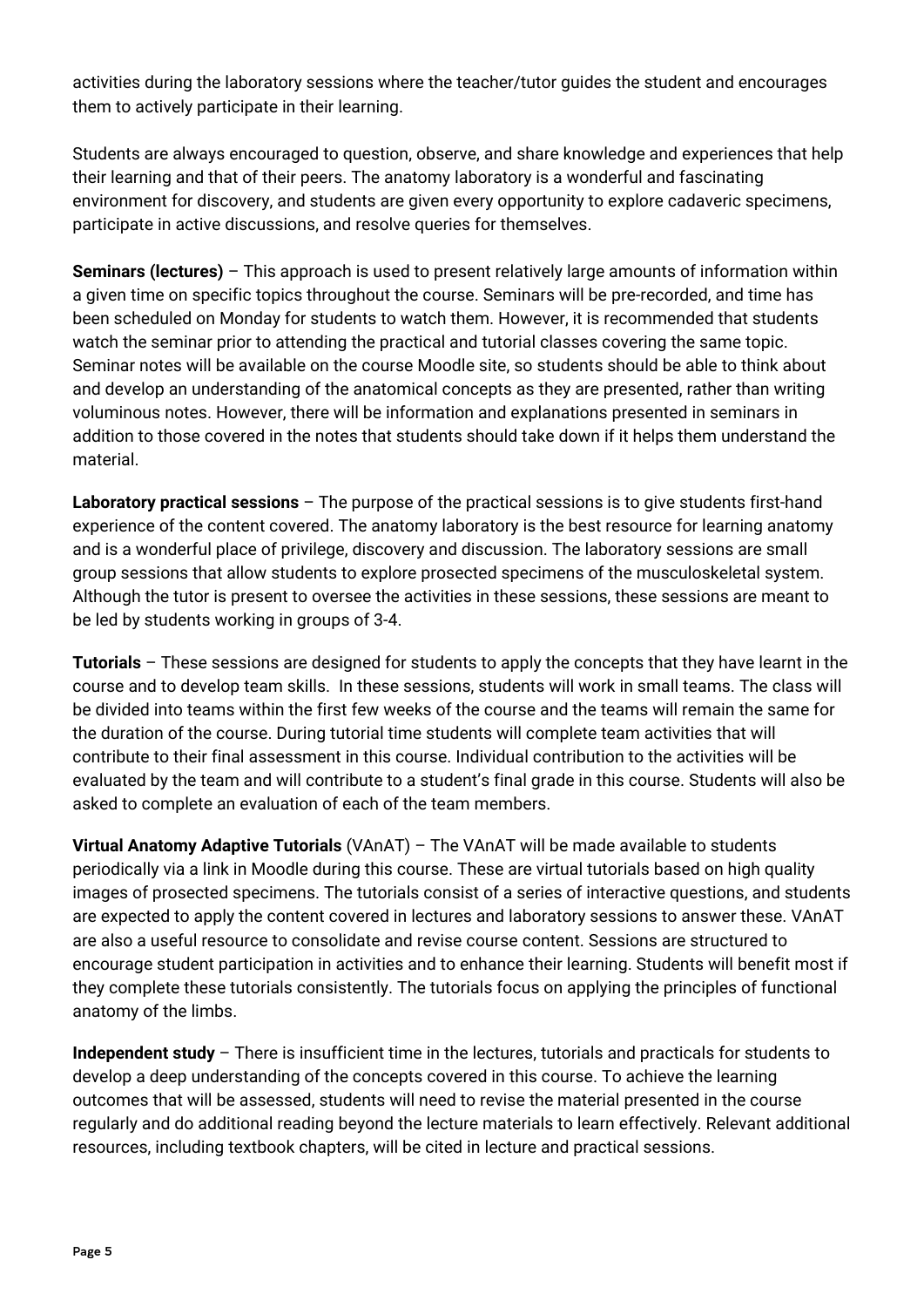# <span id="page-5-0"></span>3.2 Expectations of students

Students are reminded that UNSW recommends that a 6 units-of-credit course should involve about 150 hours of study and learning activities. The formal learning activities in this course total approximately 70 hours throughout the term and students are expected (and strongly recommended) to contribute the remaining number of hours in team learning activities, self-directed learning, and additional study.

Attendance at practical classes and tutorials is extremely important for your learning. Your attendance must be recorded in the class roll at the start of each class. Arrival more than 15 minutes after the start of the class will be recorded as non-attendance. It is your responsibility to ensure that the demonstrator or tutor records your attendance, and no discussions will be entered into after the completion of the class. Satisfactory completion of the work set for each class is essential. Students who miss practical or tutorial sessions due to illness or for other reasons must submit a copy of medical certificates or other documentation to the Course Convenor.

For details on the Policy on Class Attendance and Absence see [Advice for Students](http://medicalsciences.med.unsw.edu.au/students/undergraduate/advice-students#Attendance) and the [Policy on](https://student.unsw.edu.au/attendance)  [Class Attendance and Absence.](https://student.unsw.edu.au/attendance)

The practical class is an opportunity for students to develop graduate attributes by behaving in an ethical, socially responsible, and professional manner within the class. Students must take due care with biological and hazardous material and make sure all equipment is left clean and functional. In the interests of safety, special attention should be paid to any precautionary measures recommended in the notes. If any accidents or incidents occur, they should be reported immediately to the demonstrator in charge of the class who will record the incident and recommend what (if any) further action is required.

For more details see [Advice for Students-Practical Classes](http://medicalsciences.med.unsw.edu.au/students/undergraduate/advice-students#Practicals) and the Dissecting Room Rules.

### <span id="page-5-1"></span>3.3 Ethical behaviour and human remains

A central form of learning in this course is to study prosected (i.e., professionally dissected) human anatomical specimens. These are prepared from the remains of people who have donated their bodies to UNSW so that students and their peers can study the human body. This is an extraordinarily generous act by these donors and their families and is a special and wonderful privilege. Treating these remains with the utmost care and respect is mandatory, and it is our responsibility to these donors and their families – it is also good ethical practice and is mandated by law.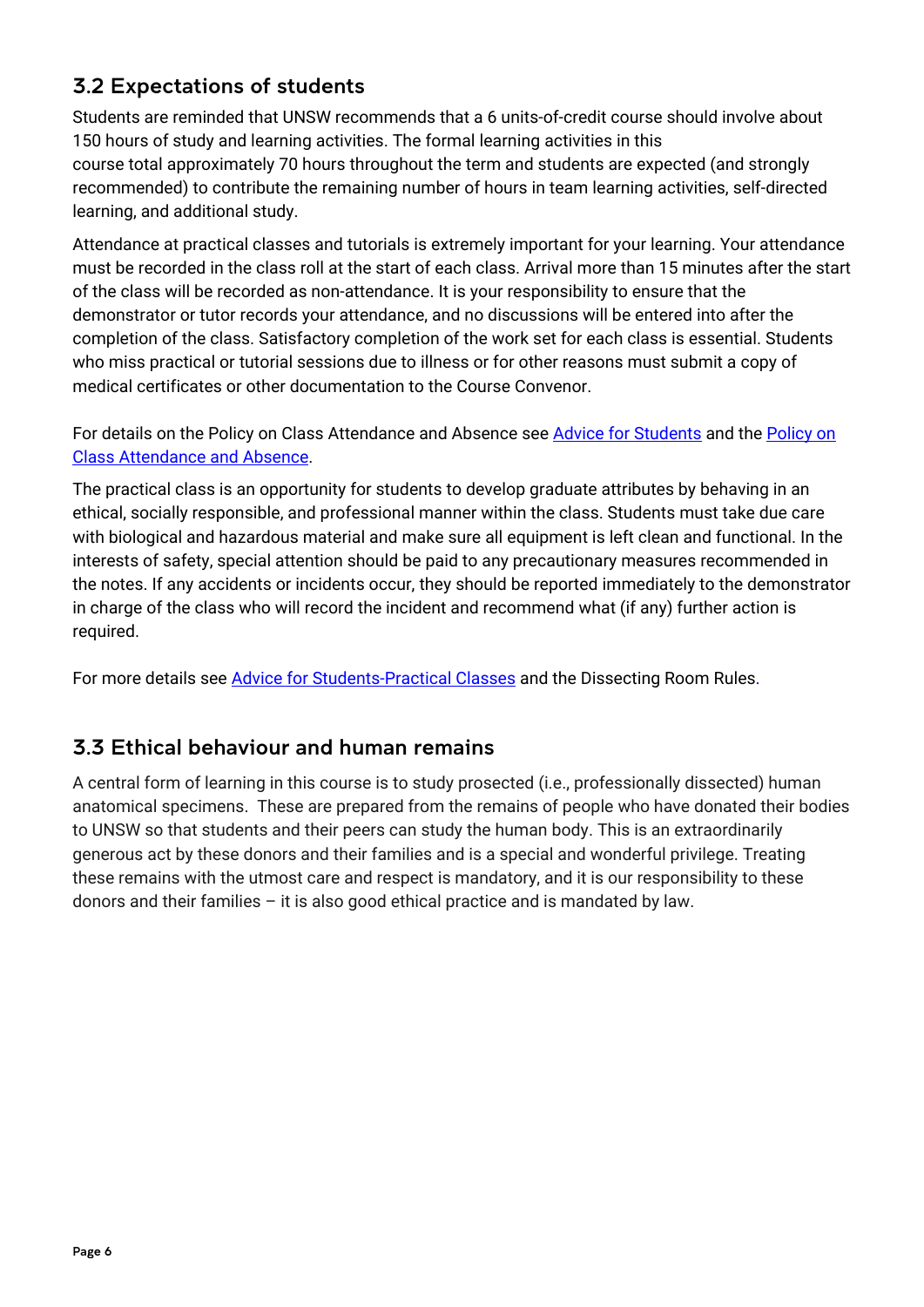# <span id="page-6-0"></span>4. Course schedule and structure

The table below provides a basic overview of the course schedule including the weekly topic, online activities and the due date of assessment tasks. There is a more comprehensive week-by-week timetable available under the 'Key Information and Course Documents' tab on Moodle and located in the student Course Manual.

| <b>Week</b><br><b>Topic</b> |                                                         | <b>Online activities</b>                      | <b>Assessment Task</b>             |
|-----------------------------|---------------------------------------------------------|-----------------------------------------------|------------------------------------|
| Week 1                      | Pelvis and gluteal region                               | Practice quiz, VanAT                          | Quiz 1                             |
| Week 2                      | Hip and thigh                                           | Practice quiz, VanAT                          | Quiz 2                             |
| Week 3                      | Knee and leg                                            | Practice quiz, VanAT                          | Quiz 3                             |
| Week 4                      | Ankle and Foot                                          | Practice quiz, VanAT                          | Quiz 4<br>TBL assignment 1         |
| Week 5                      | Neurovasculature of the lower limb                      | Practice quiz, VanAT,<br>practice spot test 1 | Quiz 5<br>Spot test 1 (lower limb) |
| Week 6                      | Flexi week                                              |                                               |                                    |
| Week 7                      | Vertebral column and muscles of<br>the back and abdomen | Practice quiz, VanAT                          | Quiz 6                             |
|                             | Pectoral girdle, shoulder and arm                       | Practice quiz, VanAT                          | Quiz 7                             |
| Week 8                      | Elbow and forearm                                       | Practice quiz, VanAT                          | Quiz 8                             |
| Week 9                      | Hand and wrist                                          | Practice quiz, VanAT                          | Quiz 9                             |
| Week 10                     | Neurovasculature of the upper limb                      | Practice quiz, VanAT<br>Practice theory exam, | Quiz 10<br>TBL assignment 2        |
|                             |                                                         | Practice spot test 2                          | Peer review                        |

Spot test 2 (upper limb and back) and the theory exam will be held during the university exam period

**Exam Period: 29 April – 12 May Supplementary Exam Period: 23 May – 27 May**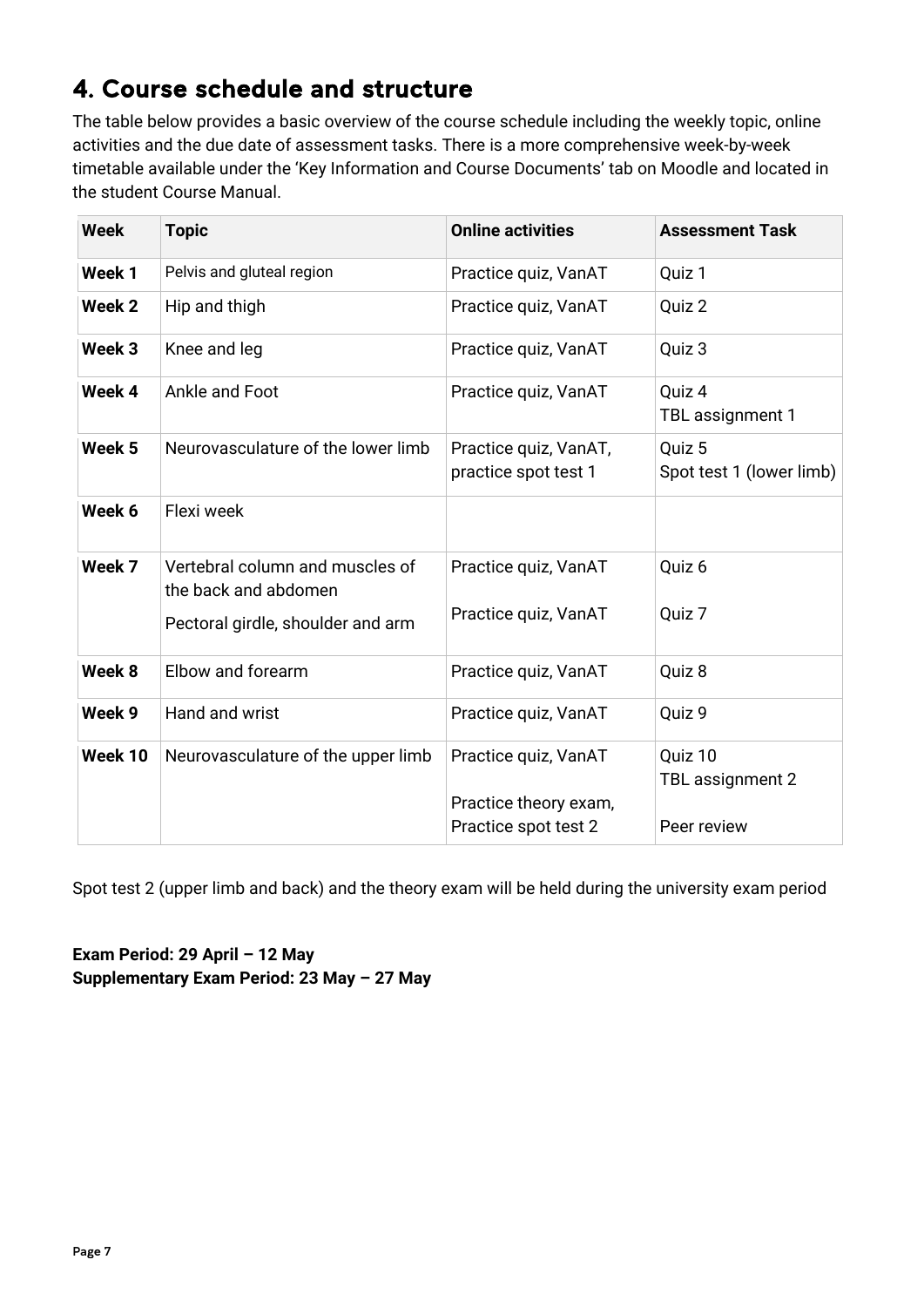# <span id="page-7-0"></span>5. Assessment

### <span id="page-7-1"></span>5.1 Assessment tasks

| a. Continuous assessment quizzes         | 10% |
|------------------------------------------|-----|
| b. Spot tests (mid-term and end-of-term) | 35% |
| c. Theory exam                           | 30% |
| d. Team-based learning (TBL) assessments | 25% |
|                                          |     |

### **Continuous assessment quizzes**

**Description & feedback & process:** This assessment task comprises weekly quizzes that cumulatively are worth 10% of the course mark. These quizzes are administered weekly during tutorials in weeks 1- 10 via Moodle. They test practical and theoretical knowledge acquired in the course and the application of this knowledge. Feedback is provided immediately in class and is also available online after the class. Students are required to bring an electronic device for this assessment (e.g., mobile phone, tablet, or computer).

Continuous assessments are usually in the form of short tests consisting of multiple-choice questions (MCQ). They will be conducted at the beginning of the tutorial classes or be given to students to complete outside of class in weeks 1-10

**Links to learning outcomes:** CLO 1, 2, 3

**Assessment weight:** 10%

### **Spot tests**

**Description & feedback & process:** This assessment task contains two parts worth 17.5% each (35% in total). The assessment is a practical spot test that assesses the knowledge and skills acquired during practical classes. Results will be posted on Moodle and feedback will be provided via Moodle and (for the mid-term spot test) during the week 7 practical session.

Spot tests assess your ability to identify, correctly name and answer questions related to, significant structures in prosected human specimens, models, and radiographs. Spot test 1 will be held during the week 5 Friday practical session and will cover information from seminars and practical sessions for the topics covering the lower limb. Spot test 2 will be held in the examination period and will cover information from seminars and practical sessions for the topics covering the upper limb, vertebral column, and muscles of the back and abdomen.

**Links to learning outcomes:** CLO 1, 2, 4

**Assessment weight:** 35%

### **Theory examination**

**Description & feedback & process:** This assessment is worth 30% and comprises of a 2-hour written examination conducted during the examination period. It is designed to assess deeper learning (i.e., the ability to inter-relate information and concepts) and critical thinking by requiring students to apply concepts studied in the course to solve problems related to anatomy. The examination contains a combination of multiple choice and short answer questions that test a student's understanding of the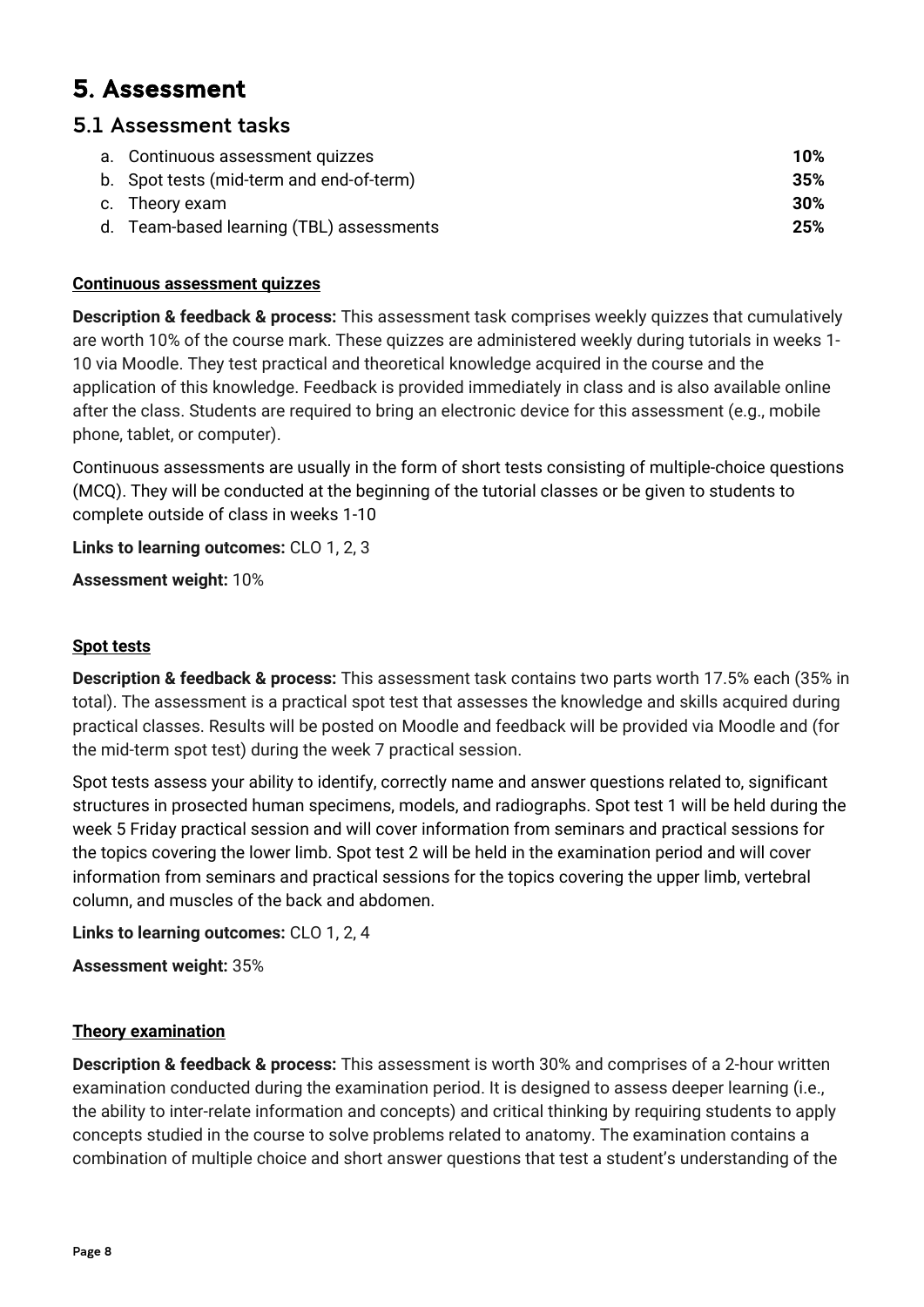concepts covered in the ENTIRE COURSE. Feedback will be provided to students via their performance mark.

**Links to learning outcomes:** CLO 1, 2, 3

**Assessment weight:** 30%

### **Team Based Learning Assessment**

**Description & feedback & process:** This assessment consists of a series of team tasks. During the first few weeks of the course the class will be divided into small teams of students. Each team will have a mixture of abilities and backgrounds. The use of team-based learning is designed to improve the learning experience through peer-teaching in an interactive discussion facilitated by a tutor. Students will stay in the same teams for the duration of the course and will work together to complete team assessments. Team-based assessments will include three components:

- **Team activities** that focus on application of the week's content. These are administered during weeks 2,3,5,7 and 8 and cumulatively contribute 5% towards the total course mark. Feedback to the questions is provided online via Moodle.
- **Two team assignments** that focus on the application of content and students' ability to integrate knowledge across different disciplines. The two team assessments are worth 7.5% each (15% in total) and students are required to work together to demonstrate analytical and problem-solving skills as well as effective teamwork. Feedback is provided online via Moodle.
- **Peer review** that reflects on the contribution of team members to the overall success of the team. Peer evaluation assesses effective teamwork, critical thinking and reflective skills and is worth 5% of the total mark in the course. It is completed online in week 11 of the course. Feedback is provided to students via their performance mark.

**Links to learning outcomes:** CLO 1,2,3

**Assessment weights:** 25%

### **Further information**

UNSW grading system:<https://student.unsw.edu.au/grades> UNSW assessment policy:<https://student.unsw.edu.au/assessment>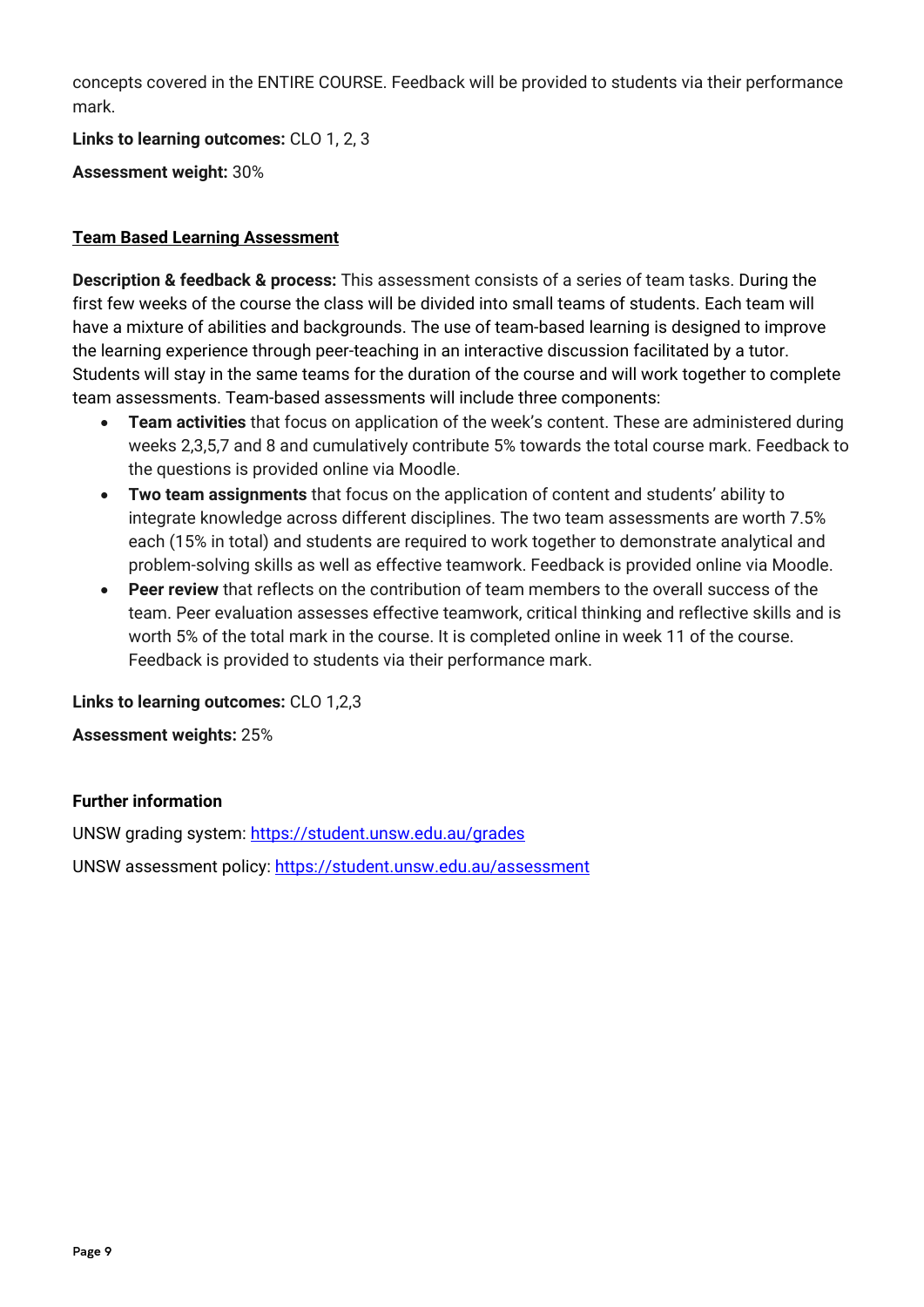<span id="page-9-0"></span>

| <b>Assessment</b> | <b>Assessment Criteria and Level of Achievement</b> |                                  |                             |                                |                                  |
|-------------------|-----------------------------------------------------|----------------------------------|-----------------------------|--------------------------------|----------------------------------|
| <b>Task</b>       | FL (0-49%)                                          | PS (50-64%)                      | CR (65-74%)                 | DI (75-84%)                    | HD (85-100%)                     |
| <b>Continuous</b> | Demonstrates a limited                              | Demonstrates a <b>basic</b>      | Demonstrates a good         | Demonstrates an excellent      | Demonstrates an exceptional      |
| assessment        | understanding of the                                | understanding of the             | understanding of the        | understanding of the           | understanding of the required    |
| quizzes           | required practical and                              | required practical and           | required practical and      | required practical and         | practical and theoretical        |
|                   | theoretical knowledge of                            | theoretical knowledge of         | theoretical knowledge of    | theoretical knowledge of       | knowledge of human anatomy       |
|                   | human anatomy to                                    | human anatomy to                 | human anatomy to            | human anatomy to practise      | to practise in the field of      |
|                   | practise in the field of                            | practise in the field of         | practise in the field of    | in the field of exercise       | exercise physiology. Displays    |
|                   | exercise physiology.                                | exercise physiology.             | exercise physiology.        | physiology. Displays an        | an exceptional ability to apply  |
|                   | Displays a limited ability                          | Displays a <b>basic</b> ability  | Displays a good ability to  | excellent ability to apply     | this knowledge to solve          |
|                   | to apply this knowledge                             | to apply this knowledge          | apply this knowledge to     | this knowledge to solve        | problems related to anatomy      |
|                   | to solve problems                                   | to solve problems                | solve problems related to   | problems related to            |                                  |
|                   | related to anatomy                                  | related to anatomy               | anatomy                     | anatomy                        |                                  |
| <b>Spot tests</b> | Demonstrates a limited                              | Demonstrates a basic             | Demonstrates a good         | Demonstrates an excellent      | Demonstrates an exceptional      |
|                   | ability to correctly name                           | ability to correctly name        | ability to correctly name   | ability to correctly name      | ability to correctly name and    |
|                   | and answer questions                                | and answer questions             | and answer questions        | and answer questions           | answer questions related to      |
|                   | related to significant                              | related to significant           | related to significant      | related to significant         | significant structures in        |
|                   | structures in prosected                             | structures in prosected          | structures in prosected     | structures in prosected        | prosected human specimens,       |
|                   | human specimens,                                    | human specimens,                 | human specimens,            | human specimens, models,       | models, and radiographs          |
|                   | models, and                                         | models, and                      | models, and radiographs     | and radiographs                |                                  |
|                   | radiographs                                         | radiographs                      |                             |                                |                                  |
| Theory exam       | Exhibits a limited level                            | Exhibits a <b>basic</b> level of | Exhibits a good level of    | Exhibits an excellent level    | Exhibits an exceptional level of |
|                   | of deeper learning and                              | deeper learning and              | deeper learning and         | of deeper learning and         | deeper learning and critical     |
|                   | critical thinking and a                             | critical thinking and a          | critical thinking and a has | critical thinking and a has    | thinking and a has an            |
|                   | has a limited ability to                            | has a <b>basic</b> ability to    | a good ability to apply     | an excellent ability to apply  | exceptional ability to apply     |
|                   | apply concepts studied                              | apply concepts studied           | concepts studied in the     | concepts studied in the        | concepts studied in the course   |
|                   | in the course to solve                              | in the course to solve           | course to solve problems    | course to solve problems       | to solve problems related to     |
|                   | problems related to                                 | problems related to              | related to anatomy          | related to anatomy             | anatomy                          |
|                   | anatomy                                             | anatomy                          |                             |                                |                                  |
| <b>TBL</b>        | Displays a limited                                  | Displays a basic                 | Displays a good capacity    | Displays an excellent          | Displays an exceptional          |
| assessments       | capacity to work                                    | capacity to work                 | to work effectively as part | capacity to work effectively   | capacity to work effectively as  |
|                   | effectively as part of a                            | effectively as part of a         | of a team. Exhibits good    | as part of a team. Exhibits    | part of a team. Exhibits         |
|                   | team. Exhibits limited                              | team. Exhibits basic             | analytical, problem-        | excellent analytical,          | exceptional analytical,          |
|                   | analytical, problem-                                | analytical, problem-             | solving, critical thinking  | problem-solving, critical      | problem-solving, critical        |
|                   | solving, critical thinking                          | solving, critical thinking       | and reflective skills       | thinking and reflective skills | thinking and reflective skills   |
|                   | and reflective skills                               | and reflective skills            |                             |                                |                                  |

## 5.2 Assessment criteria and standards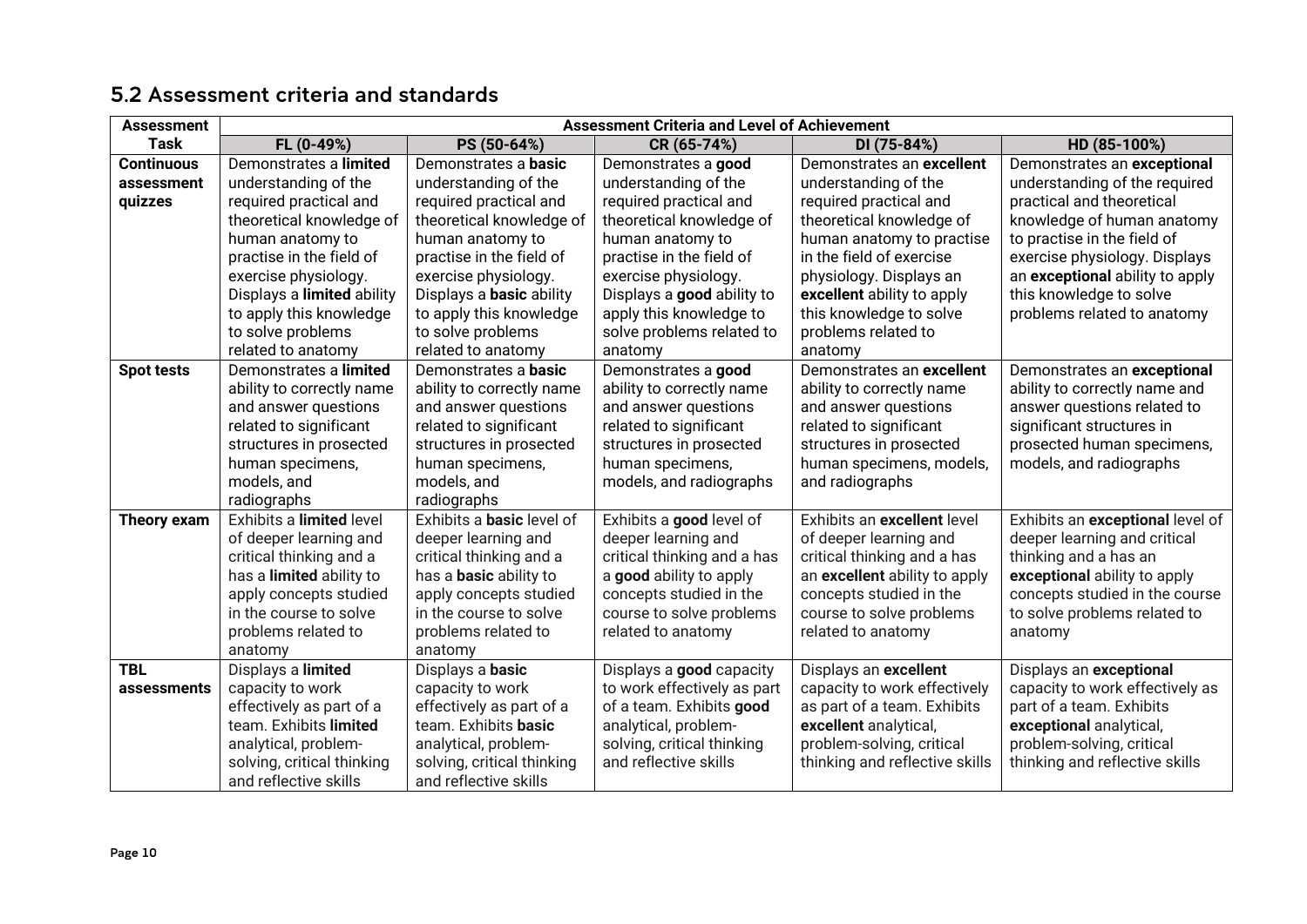### <span id="page-10-0"></span>5.3 Submission of assessment tasks

All assessment tasks should be submitted via Moodle, except for spot tests. Spot tests will be conducted face-to-face, and answer papers will be collected at the end of the test.

### **Late Submission**

Late submissions will be penalized at 5% per day capped at five days (120 hours). Students will not be permitted to submit their assessments after this date.

### **Special Consideration**

If you experience a short-term event beyond your control (exceptional circumstances) that impacts your performance in a particular assessment task, you can apply for Special Considerations.

You must apply for Special Consideration **before** the start of your exam or due date for your assessment, except where your circumstances of illness or misadventure stop you from doing so.

If your circumstances stop you from applying before your exam or assessment due date, you must **apply within 3 working days** of the assessment, or the period covered by your supporting documentation.

More information can be found on the [Special Consideration website.](https://www.student.unsw.edu.au/special-consideration)

### <span id="page-10-1"></span>5.4. Feedback on assessment

During this course feedback may be provided to students in a variety of ways, including but not limited to written comments, verbal advice, formal grades, peer feedback and guided self-evaluations. Channels for providing feedback can be face-to-face, online and by other recorded means, and may be provided to students on either an individual, class or cohort basis. Feedback need not be linked solely to a completed assessment but may also be given generally in connection with learning activities and as part of ongoing assessment tasks.

This is a challenging course. The Course Convenor and other teaching staff will endeavour to make this course interesting, relevant and a rewarding learning experience for you. Problem based questions have been included at the end of each practical in your course manuals - you are encouraged to work through these to provide yourself with feedback on your progress throughout the course.

During the practical sessions, you will have an opportunity to try some practice spot-test-style questions. Answers for these will be provided as feedback to you on your progress and are to be used as a formative assessment tool. Prior to your formal spot tests, you will also be provided with 2 practice online spot tests that will aid your preparation for these assessments. They will provide you with feedback on your ability to identify anatomical structures and your understanding of the relationship between the structure and function of these.

The weekly practice quizzes and continuous assessment quizzes are designed to give you continuous feedback on your progress towards achieving the Course Learning Outcomes. Answers to the practice quizzes will be provided immediately following submission, and feedback to the continuous assessment quizzes will be supplied via a formal grade following the tutorial session. In addition, the Virtual Adaptive Anatomy Tutorials (VAnATs) will be made available via a link in Moodle. These will provide you with immediate feedback and assist you with reflecting on your progression towards achieving the Course Learning Outcomes.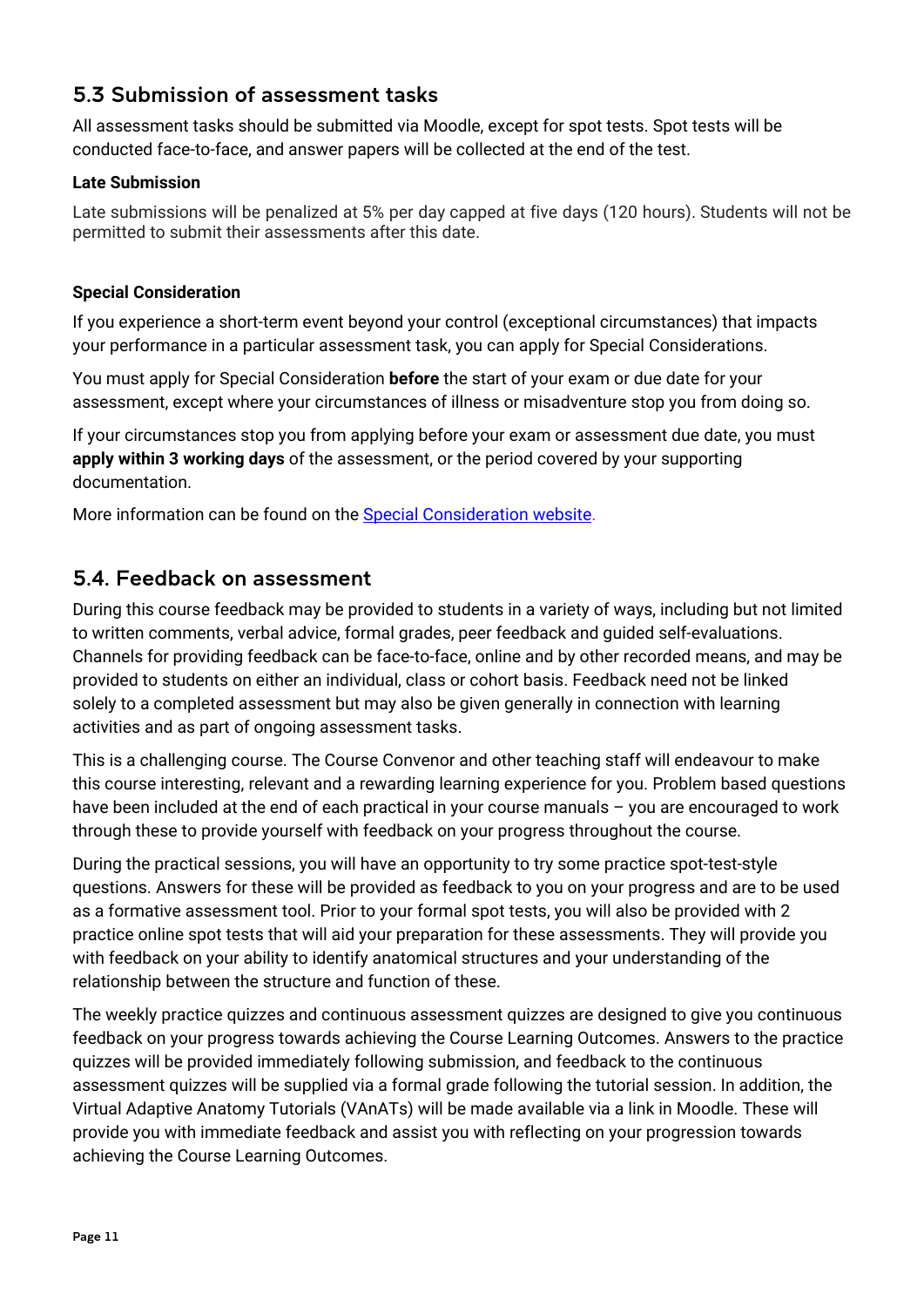During tutorial classes you will complete a series of team-based learning (TBL) activities and submit 2 TBL assignments. These tasks will require you to demonstrate analytical and problem-solving skills, critical thinking, and effective teamwork. You will be given feedback on your contribution towards the success of the team via the peer review and should reflect on this evaluation of your performance by your peers. Feedback will be provided via Moodle and should be used to assess your progression towards achieving the Course Learning Outcomes.

Prior to your formal theory exam, you will be provided with a practice online theory exam that will aid your preparation for this assessment. Feedback will be given immediately following submission and will assist you to reflect on your progress towards achieving the Course Learning Outcomes.

# <span id="page-11-0"></span>6. Academic integrity, referencing and plagiarism

The University regards plagiarism as academic misconduct and imposes severe penalties. Evidence of plagiarism in submitted assignments, etc. will be thoroughly investigated and may be penalised by the award of a score of zero for the assessable work. Flagrant plagiarism will be directly referred to the Division of the Registrar for disciplinary action under UNSW rules.

The School of Medical Sciences will not tolerate plagiarism or other forms of academic misconduct. **Academic misconduct includes, but is not limited to:**

- **copying answers from another student during a quiz or a spot test.**
- **using textbooks, lecture or other materials during closed-book tests.**
- **sharing quiz password information with another student who is absent from class without express authorisation of teaching staff,**
- **asking a fellow student to sign an attendance roll for you when you are absent or signing an attendance sheet for an absent student.**

**Referencing** is a way of acknowledging the sources of information that you use to research your assignments. You need to provide a reference whenever you draw on someone else's words, ideas or research. Not referencing other people's work can constitute plagiarism.

### **Please use APA referencing style for this course.**

Further information about referencing styles can be located at <https://student.unsw.edu.au/referencing>

**Academic integrity** is fundamental to success at university. Academic integrity can be defined as a commitment to six fundamental values in academic pursuits**:** honesty, trust, fairness, respect, responsibility and courage.*[1](#page-11-1)* At UNSW, this means that your work must be your own, and others' ideas should be appropriately acknowledged. If you don't follow these rules, plagiarism may be detected in your work.

*Further information about academic integrity and plagiarism can be located at:*

• *The Current Students site* <https://student.unsw.edu.au/plagiarism>*, and* 

<span id="page-11-1"></span><sup>1</sup> International Center for Academic Integrity, 'The Fundamental Values of Academic Integrity', T. Fishman (ed), Clemson University, 2013.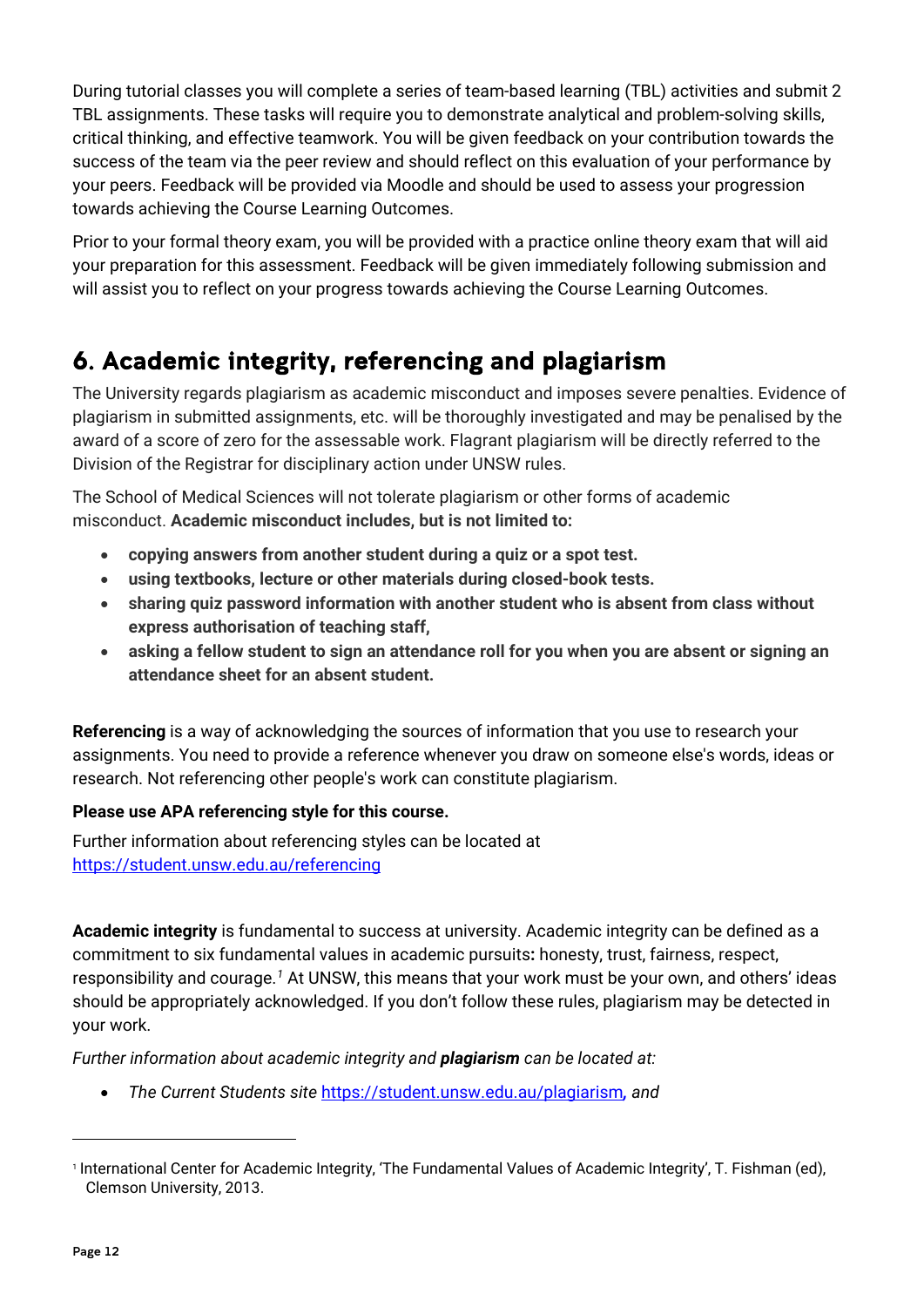• *The ELISE training site* <http://subjectguides.library.unsw.edu.au/elise/presenting>

The Conduct and Integrity Unit provides further resources to assist you to understand your conduct obligations as a student:<https://student.unsw.edu.au/conduct>*.*

The [UNSW Student Code](https://www.gs.unsw.edu.au/policy/documents/studentcodepolicy.pdf) outlines the standard of conduct expected of students with respect to their academic integrity and plagiarism.

# <span id="page-12-0"></span>7. Readings and resources

See also [Learning Resources.](http://medicalsciences.med.unsw.edu.au/students/undergraduate/learning-resources)

*In addition to the Course Manual, you will need a textbook AND an atlas of human anatomy for this course.*

### **Prescribed Resources:**

- One of the following textbooks:
	- o Moore K.L., & Agur A. M. R., Dalley A.F. (2018) **Clinically Oriented Anatomy**. 8th ed. Lippincott Williams & Wilkins: Baltimore; OR
	- o Drake, R.L., Vogl, W. & Mitchell, A.W.M. (2019). **Gray's Anatomy for Students**. 4th ed. Philadelphia. London: Elsevier/Churchill Livingstone (available through the library).
- One of the following anatomical atlases:
	- o Gest T.R. (2020) **Atlas of Anatomy.** 2nd ed. Lippincott, Williams and Wilkins OR
	- o Abrahams, PH, Spratt, JD, Loukas M, and van Schoor A-N (2018) **McMinns & Abrahams' Clinical Atlas of Human Anatomy.** 8<sup>th</sup> ed. Philadelphia.

### **Recommended resources:**

- Hamill, J., Knutzen, K.M., Derrick, T.R. (2022). **Biomechanical Basis of Human Movement,** 5th Edition, Lippincott, Williams & Wilkins.
- Neumann, D. A. (2017) **Kinesiology of the Musculoskeletal System: Foundation for Rehabilitation**. 3rd ed. Philadelphia.

### **Online resources**

- Virtual Anatomy Adaptive tutorials accessed via the course Moodle site
- Anatomy videos accessed via the course Moodle site
- Acland's anatomy videos accessed via the UNSW Library **(strongly recommended)**
- Arnold's Glossary of Anatomical Terms -

See [medicalsciences.med.unsw.edu.au/students/undergraduate/learning-resources.](https://medicalsciences.med.unsw.edu.au/students/undergraduate/learning-resources) For general advice on studying and learning online, see the [Guide to Online Study](https://student.unsw.edu.au/online-study) and Transitioning to Online [Learning.](https://www.covid19studyonline.unsw.edu.au/)

### **Revision Facilities**

The Anatomy Museum is located on the ground floor of the Wallace Wurth East. The museum contains a variety of bottled anatomical dissections. Please do not remove the museum jars from the shelves. The museum also contains computers loaded with anatomy software and internet access. Access to the museum is by swipe card and is restricted to anatomy students only, between 8.30 a.m. and 5.30 p.m. Monday to Friday. NO photography is allowed in the Anatomy Museum. Rooms G06/G07 in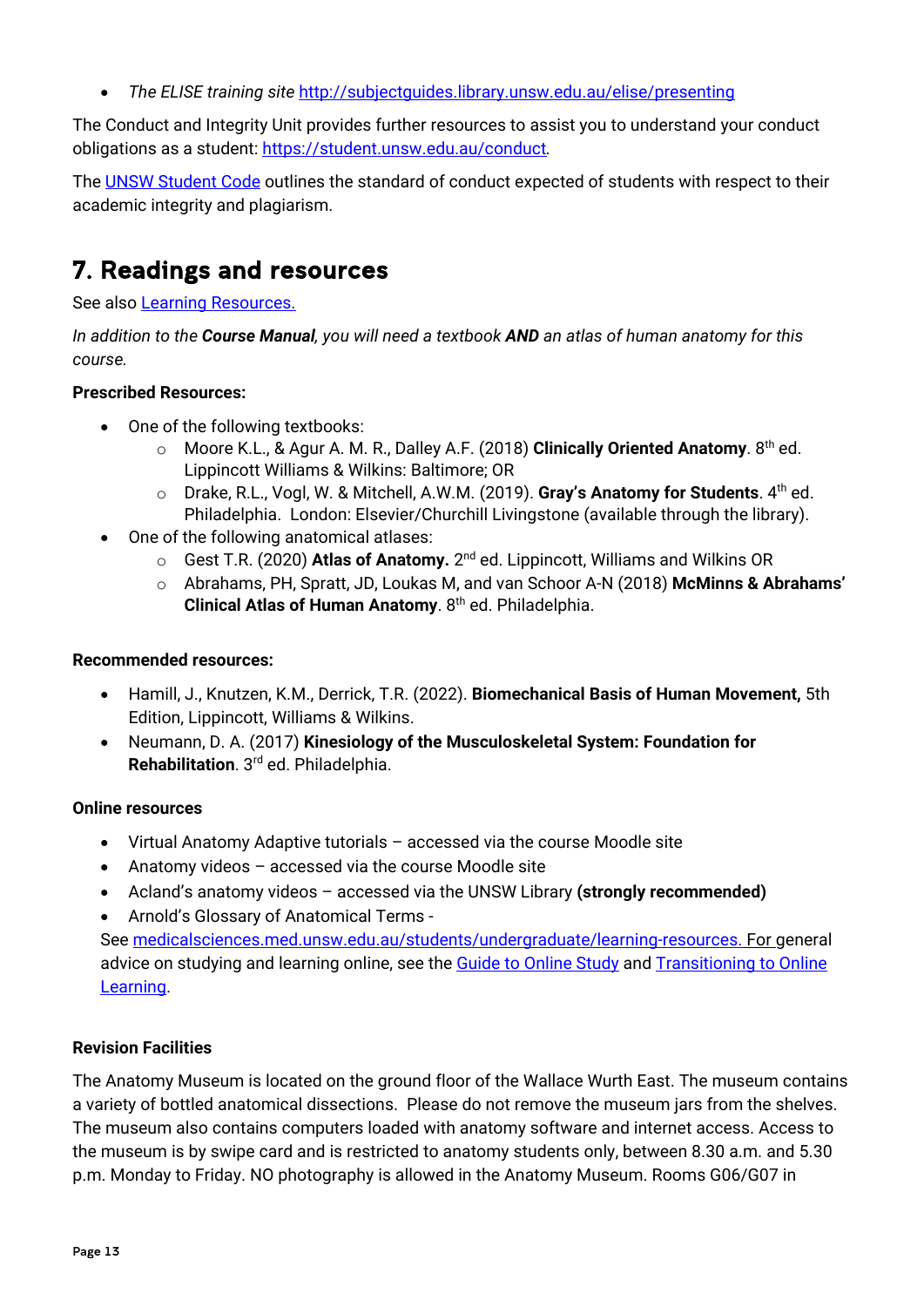Wallace Wurth East contain computers with a variety of anatomical software and can be used to access the Virtual Adaptive Anatomy Tutorials (VAnATs). Access to these rooms is by student swipe card only. Students may use the computers, **provided the rooms are not required for other classes**.

# <span id="page-13-0"></span>8. Administrative matters

Student enquiries should be submitted via student portal [https://portal.insight.unsw.edu.au/web](https://portal.insight.unsw.edu.au/web-forms/)[forms/](https://portal.insight.unsw.edu.au/web-forms/)

# <span id="page-13-1"></span>9. Additional support for students

- The Current Students Gateway:<https://student.unsw.edu.au/>
- Academic Skills and Support:<https://student.unsw.edu.au/academic-skills>
- *Student Wellbeing and Health* <https://www.student.unsw.edu.au/wellbeing>
- UNSW IT Service Centre:<https://www.myit.unsw.edu.au/services/students>
- *UNSW Student Life Hub:* <https://student.unsw.edu.au/hub#main-content>
- *Student Support and Development:* <https://student.unsw.edu.au/support>
- *IT, eLearning and Apps:* <https://student.unsw.edu.au/elearning>
- *Student Support and Success Advisors:* <https://student.unsw.edu.au/advisors>
- *Equitable Learning Services (Formerly Disability Support Unit):* <https://student.unsw.edu.au/els>
- *Transitioning to Online Learning* <https://www.covid19studyonline.unsw.edu.au/>
- *Guide to Online Study* <https://student.unsw.edu.au/online-study>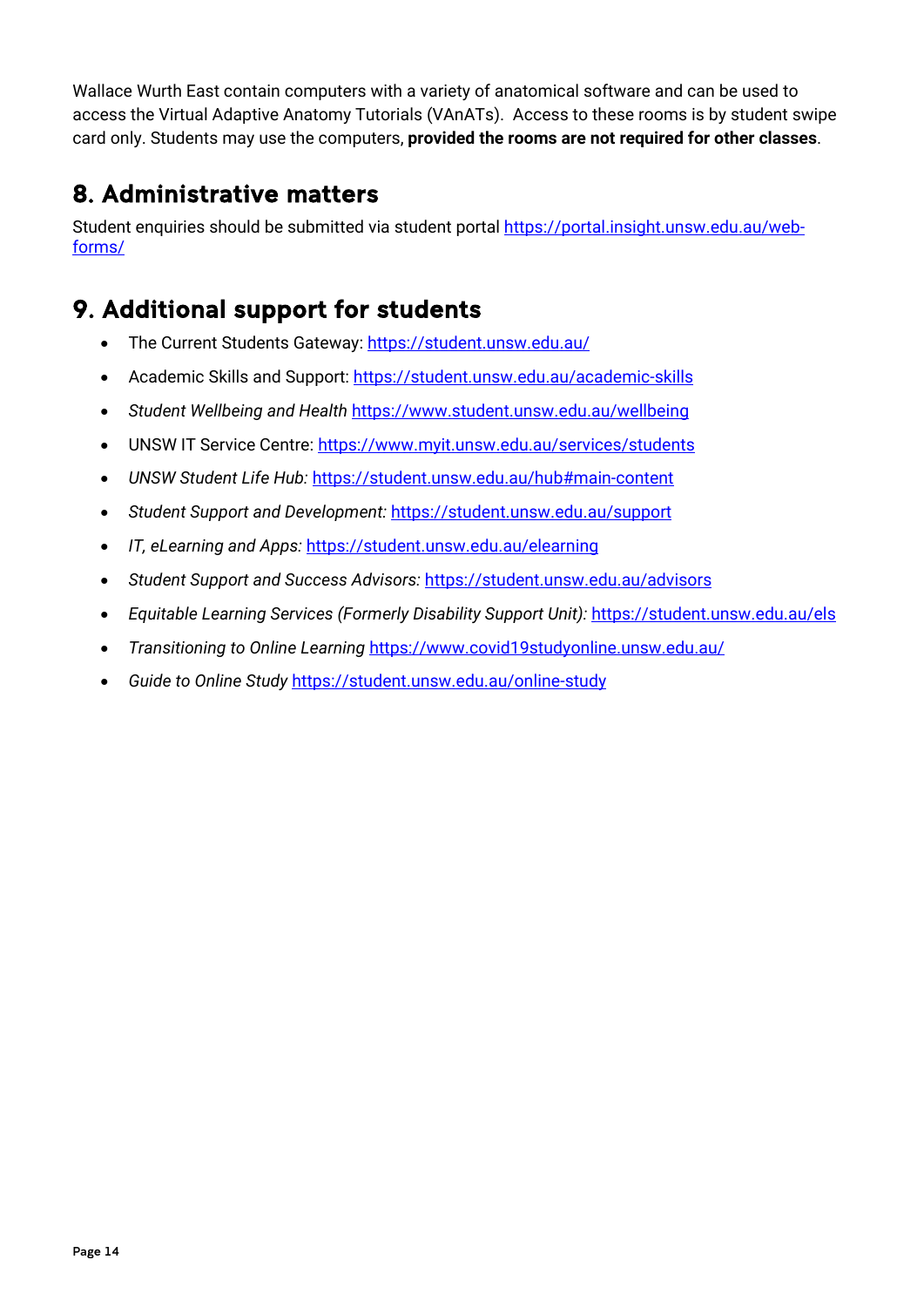# <span id="page-14-0"></span>10. Student risk assessments

**Medicine and Science Teaching Laboratory**

**Student Risk Assessment**



Gross Anatomy Practical Classes for Medical and Science Students

Bioscience Building Level 1 LAB08A/07

| <b>Hazards</b>                                                                                                                                       | <b>Risks</b>                                              | <b>Controls</b>                                                                                                                                                                                                                                                                                                                                                                                                                                                                                                                                                                                                                                                                        |
|------------------------------------------------------------------------------------------------------------------------------------------------------|-----------------------------------------------------------|----------------------------------------------------------------------------------------------------------------------------------------------------------------------------------------------------------------------------------------------------------------------------------------------------------------------------------------------------------------------------------------------------------------------------------------------------------------------------------------------------------------------------------------------------------------------------------------------------------------------------------------------------------------------------------------|
| <b>Physical</b><br>Cold temperature<br>(16°C)<br>Sharp bone/plastic                                                                                  | Cold<br>Penetrating wound<br>of foot                      | Wear laboratory coat over appropriate warm clothing<br>٠<br>Wear enclosed shoes with full coverage of the dorsum of<br>٠<br>the foot<br>Wear protective eyewear<br>٠<br>Wear face mask (if required)<br>$\bullet$                                                                                                                                                                                                                                                                                                                                                                                                                                                                      |
| <b>Biological</b><br>Fungi, bacteria<br>(tetanus), hepatitis B<br>and C<br><b>Chemical</b><br>Formaldehyde<br>Methylated spirits<br>2-phenoxyethanol | Infection<br>Corrosive/Flammable<br>Flammable<br>Irritant | Have appropriate immunisation<br>٠<br>Do not eat, drink or smoke in the Anatomy Lab<br>$\bullet$<br>Do not place anything (e.g. pens, pencils) into your mouth<br>$\bullet$<br>Use disposable gloves when handling wet specimens and do<br>$\bullet$<br>not cross-contaminate models or bones with wet specimens<br>Use disinfectant and wipes for cleaning models<br>٠<br>Always wash hands with liquid soap and dry thoroughly<br>$\bullet$<br>with disposable paper towel before leaving (hand sanitisers<br>also available)<br>Low concentrations of chemicals used<br>٠<br>Chemicals used in well ventilated area<br>$\bullet$<br>Safety Data Sheets for chemicals available<br>٠ |

**Personal Protective Equipment required**



### **Emergency Procedures**

In the event of an alarm sounding, stop the practical class and wait for confirmation to evacuate from demonstrators. Then wash your hands and pack up your bags. Follow the instructions of the demonstrators (and/or fire wardens) regarding exits and assembly points.

#### **Clean up and waste disposal**

- Cover wet specimens with the towels provided. Make sure that towels do not hang over the edge of the table, because this allows fluid to drip onto the floor. Fluids on the floor are a major safety hazard and should be reported to staff immediately.
- Replace stools under the tables (if applicable).
- Remove your gloves and dispose in the biowaste bins provided.
- Wash your hands and instruments thoroughly with the soap and dry your hands with paper towel.
- Remove your laboratory coat when you leave the Anatomy Lab.

#### **Ethics Approval**

This type of practical has been previously considered and approved by the UNSW Human Research Ethics Advisory Panel (HC180115).

#### **Declaration**

I have read and understand the safety requirements for this practical class, and I will observe these requirements.

**Signature**:…….……………………………………………… **Date**:…………………………… **Student number**: .............................................................

ANAT-SRA-Med&SciStudent relates to RA-MED-06. Date for review: 01/02/2022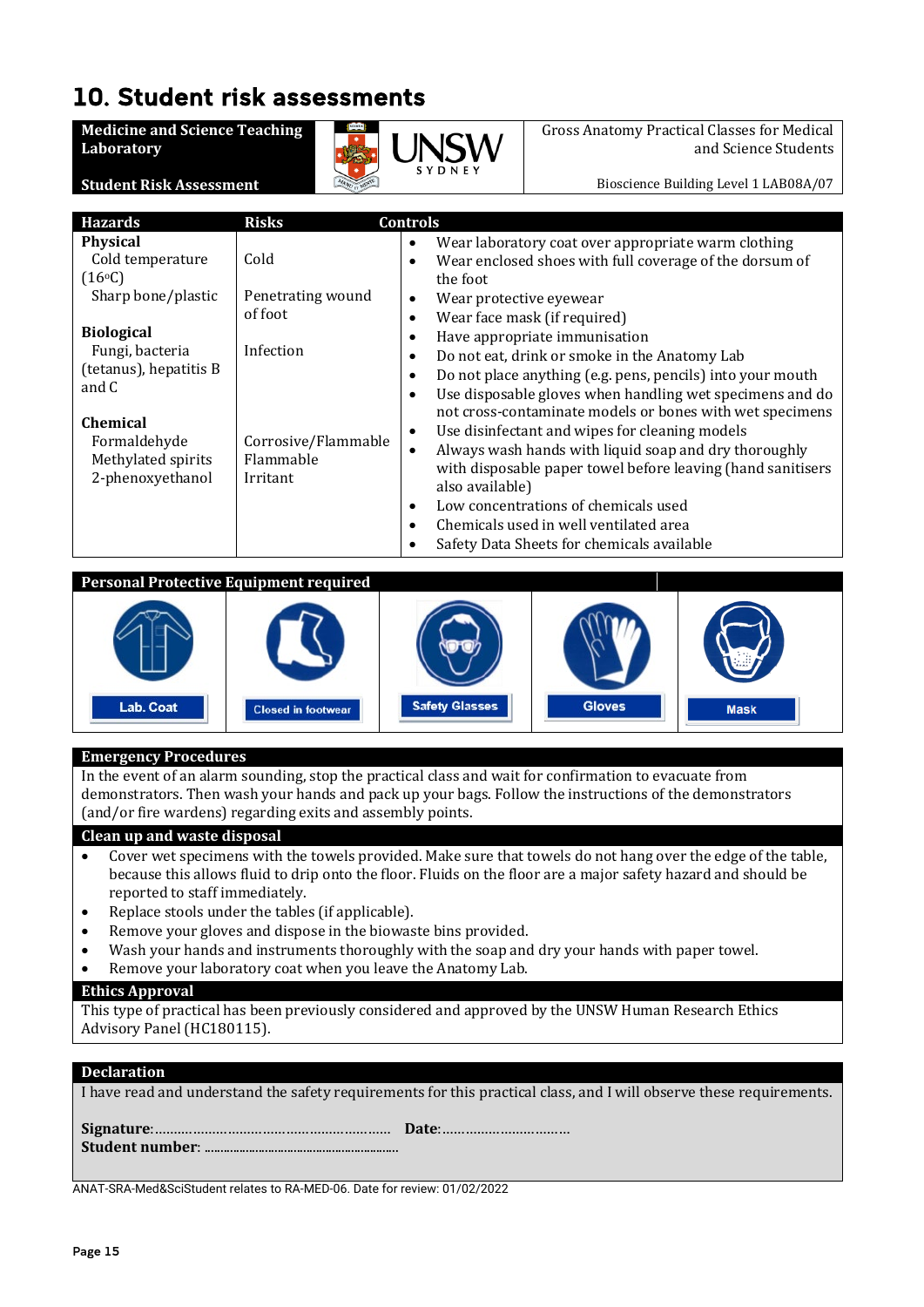### **Medicine and Science Teaching Laboratory**



Wallace Wurth Building G06/07

**Student Risk Assessment**

| <b>Hazards</b>                         | <b>Risks</b>                              | <b>Controls</b>                                                                                                                                                                                                  |  |  |  |  |
|----------------------------------------|-------------------------------------------|------------------------------------------------------------------------------------------------------------------------------------------------------------------------------------------------------------------|--|--|--|--|
| <b>Ergonomics</b>                      | Musculoskeletal pain                      | Correct workstation set-up<br>$\bullet$                                                                                                                                                                          |  |  |  |  |
| <b>Electrical</b><br><b>Biological</b> | Electrical shock/Fire<br><b>Infection</b> | Check electrical equipment is in good condition<br>$\bullet$<br>before use<br>All portable electrical equipment tested and tagged<br>Disinfectants and wipes available for use before and<br>after the practical |  |  |  |  |

### **Workstation set-up**



### **Personal Protective Equipment**

Not necessary in these practicals. *Face masks may be required.*

#### **Emergency Procedures**

In the event of an alarm, follow the instructions of the demonstrator. The initial sound (beep) is advising you to prepare for evacuation and during this time start packing up your things. The second sound (whoop) gives instruction to leave. The Wallace Wurth assembly point is on the lawn in front of the Chancellery. In the event of an injury inform the demonstrator (and/or lab staff). First aider and fire warden contact details are on display by the lifts. There is a wall mounted First Aid Kit located at the end of the G06 Laboratory.

#### **Clean up and waste disposal**

No apparatus or chemicals used in these practicals.

### **Declaration**

| I have read and understand the safety requirements for this practical class, and I will observe these |  |  |  |  |  |
|-------------------------------------------------------------------------------------------------------|--|--|--|--|--|
| requirements.                                                                                         |  |  |  |  |  |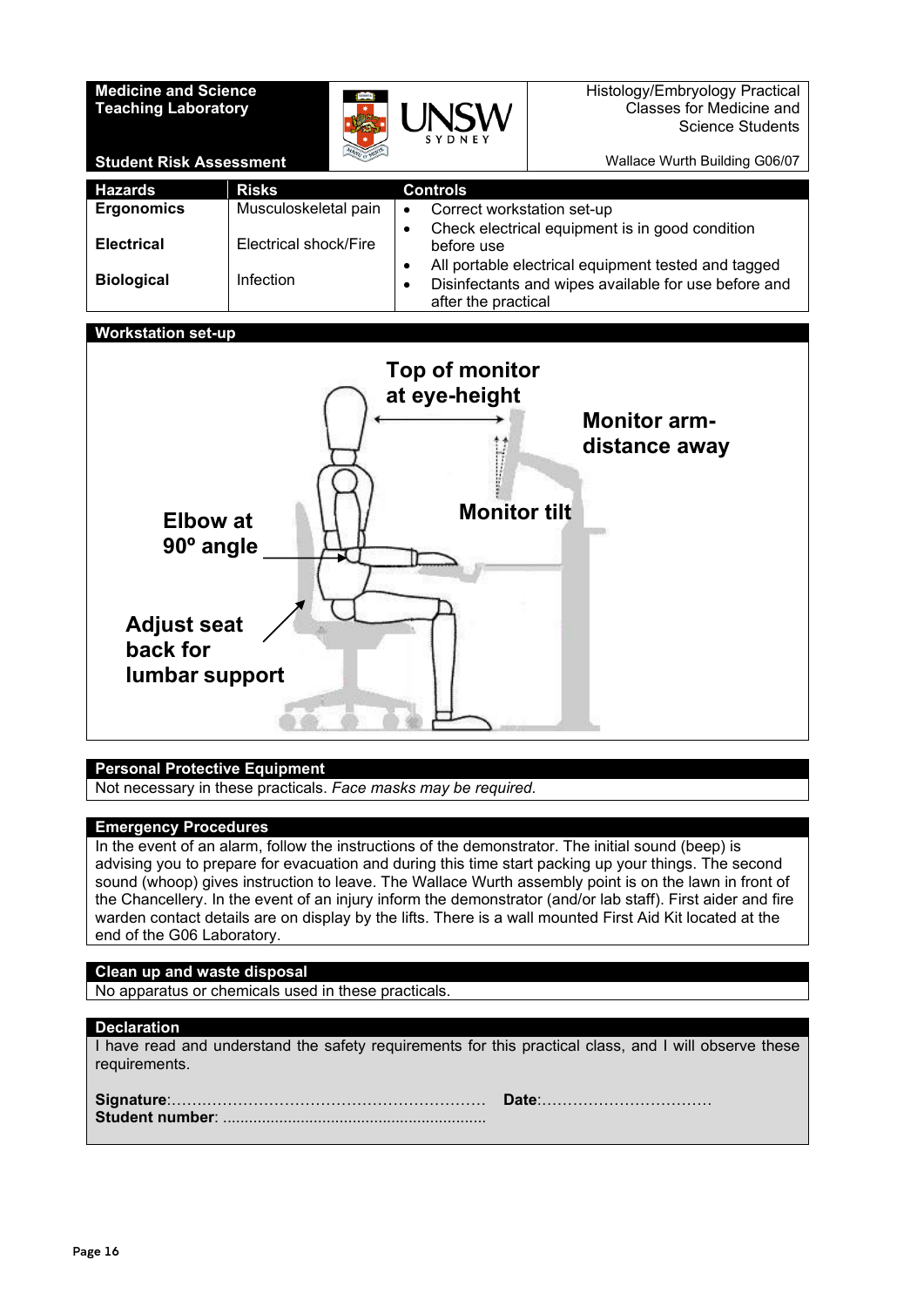#### **Medicine Teaching Laboratory**

**Student Risk** 



Wallace Wurth LG 44

| <b>Assessment</b>                                                                                                                                             |                                                                                                                                                                                                                                                                                                                                                                                                                     | $\frac{1}{\sqrt{2}}$                                                                                                                                                                                                                                                                                                                                                                                                                                                                                                                                                                                                      | Wallace Wurth LG 44 |  |
|---------------------------------------------------------------------------------------------------------------------------------------------------------------|---------------------------------------------------------------------------------------------------------------------------------------------------------------------------------------------------------------------------------------------------------------------------------------------------------------------------------------------------------------------------------------------------------------------|---------------------------------------------------------------------------------------------------------------------------------------------------------------------------------------------------------------------------------------------------------------------------------------------------------------------------------------------------------------------------------------------------------------------------------------------------------------------------------------------------------------------------------------------------------------------------------------------------------------------------|---------------------|--|
| <b>Hazards</b>                                                                                                                                                | <b>Risks</b>                                                                                                                                                                                                                                                                                                                                                                                                        | <b>Controls</b>                                                                                                                                                                                                                                                                                                                                                                                                                                                                                                                                                                                                           |                     |  |
| <b>Chemical</b><br>Formaldehyde<br>Methylated spirits<br>2-phenoxyethanol                                                                                     | Corrosive<br>Flammable<br>Irritant                                                                                                                                                                                                                                                                                                                                                                                  | Low concentrations of chemicals used<br>Adequate air changes and ventilation are provided<br>٠<br>Safety Data Sheets for chemicals available<br>$\blacksquare$                                                                                                                                                                                                                                                                                                                                                                                                                                                            |                     |  |
| <b>Physical</b><br>Cold temperature<br>Heavy and sharp models<br>(e.g. bone/plastic)<br><b>Biological</b><br>Fungi<br>Bacteria (tetanus)<br>Hepatitis B and C | Cold<br>Wear warm clothing as required<br>п<br>Penetrating<br>Always wear a laboratory coat<br>٠<br>wound<br>Wear long-sleeved surgical gown when working with fresh tissue<br>٠<br>Foot injury<br>and embalming<br>Always wear enclosed shoes with full coverage of the dorsum of<br>٠<br>the foot<br>Wear protective eyewear<br>٠<br>Infection<br>Use QlickSmart blade removal unit to remove scalpel blades<br>٠ |                                                                                                                                                                                                                                                                                                                                                                                                                                                                                                                                                                                                                           |                     |  |
|                                                                                                                                                               |                                                                                                                                                                                                                                                                                                                                                                                                                     | ٠<br>Ensure appropriate immunisation is current<br>Wear a face mask (if required)<br>٠<br>Wear disposable gloves when handling wet specimens and do<br>$\blacksquare$<br>not cross-contaminate models or bones with wet specimens<br>Do bring in any food or drinks<br>٠<br>Do not place anything into your mouth (e.g. pen)<br>٠<br>Use disinfectant provided for cleaning models and surfaces<br>٠<br>Use the provided hand sanitisers regularly<br>٠<br>Wash hands with soap and dry thoroughly before leaving<br>٠                                                                                                    |                     |  |
| <b>Personal Protective Equipment required</b><br><b>Lab Gown</b>                                                                                              | <b>Closed in footwear</b>                                                                                                                                                                                                                                                                                                                                                                                           | <b>Safety Glasses</b><br>Gloves                                                                                                                                                                                                                                                                                                                                                                                                                                                                                                                                                                                           | <b>Mask</b>         |  |
| <b>Emergency Procedures</b><br><b>Clean up and waste disposal</b>                                                                                             |                                                                                                                                                                                                                                                                                                                                                                                                                     | In the event of an alarm, follow the instructions of the academic in charge. The initial sound (beep) is advising you to<br>prepare for evacuation. During this time pack up your personal belongings. The second sound (whoop) gives instruction<br>to leave. Follow the instructions of the academic in charge and the fire warden regarding the assembly point. In the event<br>of an injury inform the academic in charge (and/or lab staff). First aider and fire warden contact details are on display<br>near the entrance/exit doors. There is a wall mounted First Aid Kit located near the entrance/exit doors. |                     |  |
|                                                                                                                                                               |                                                                                                                                                                                                                                                                                                                                                                                                                     | Refer to SWP-MED-MED-00093: GASU - Dissecting embalmed cadaveric material and SWP-MED-MED-<br>00094: GASU - Recording and tracking dissection and waste.                                                                                                                                                                                                                                                                                                                                                                                                                                                                  |                     |  |

- Fluids on the floor are a major safety hazard and should be reported to staff immediately.
- Replace stools under the tables (if applicable).
- Remove your gloves and dispose in the biowaste bins provided.
- Wash your hands thoroughly with the soap and dry your hands with paper towel.
- Remove your lab gown when you leave the Mortuary.

### **Ethics Approval**

This type of practical has been previously considered and approved by the UNSW Human Research Ethics Advisory Panel (HC180115).

### **Declaration**